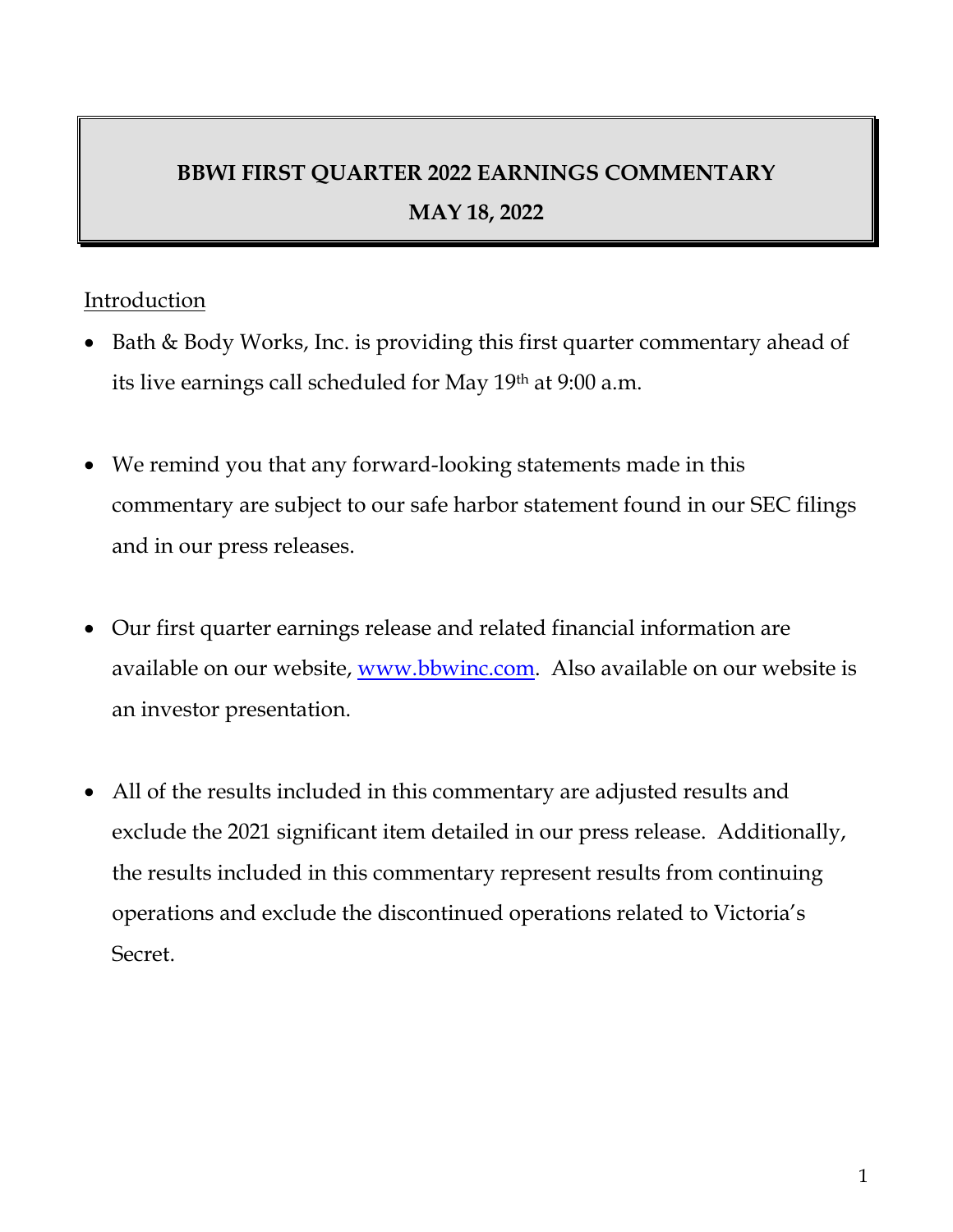## First Quarter Overview

- We are pleased with our strong start to fiscal 2022 on top of the phenomenal growth over the past two years. We delivered better than expected sales and earnings results in the first quarter despite challenges in the current inflationary environment. Our company continues to deliver industry leading operating margins at 19.3% for the first quarter of 2022.
- Entering fiscal 2022, we continue to lead the market in many of our categories, with multiple #1 product forms. The beauty, personal care and home fragrance markets continue to be strong and growing.
- Our team remains highly focused on innovation and our product pipeline is full. We are launching new fragrances and products every 4 to 6 weeks and expect to maintain this pace going forward.
- The Company's Beauty Park campus and our predominantly North American vertically integrated supply chain are enabling us to successfully navigate a dynamic environment and present full and abundant product assortments on time to our customers with speed and agility. We are confident in our continued ability to deliver and chase winners.
- We are benefiting from a diverse range of customers who are loyal brand enthusiasts, with retention rates over 60%. Our active customer file consists of approximately 60 million customers, with growth of 10% since 2019. Our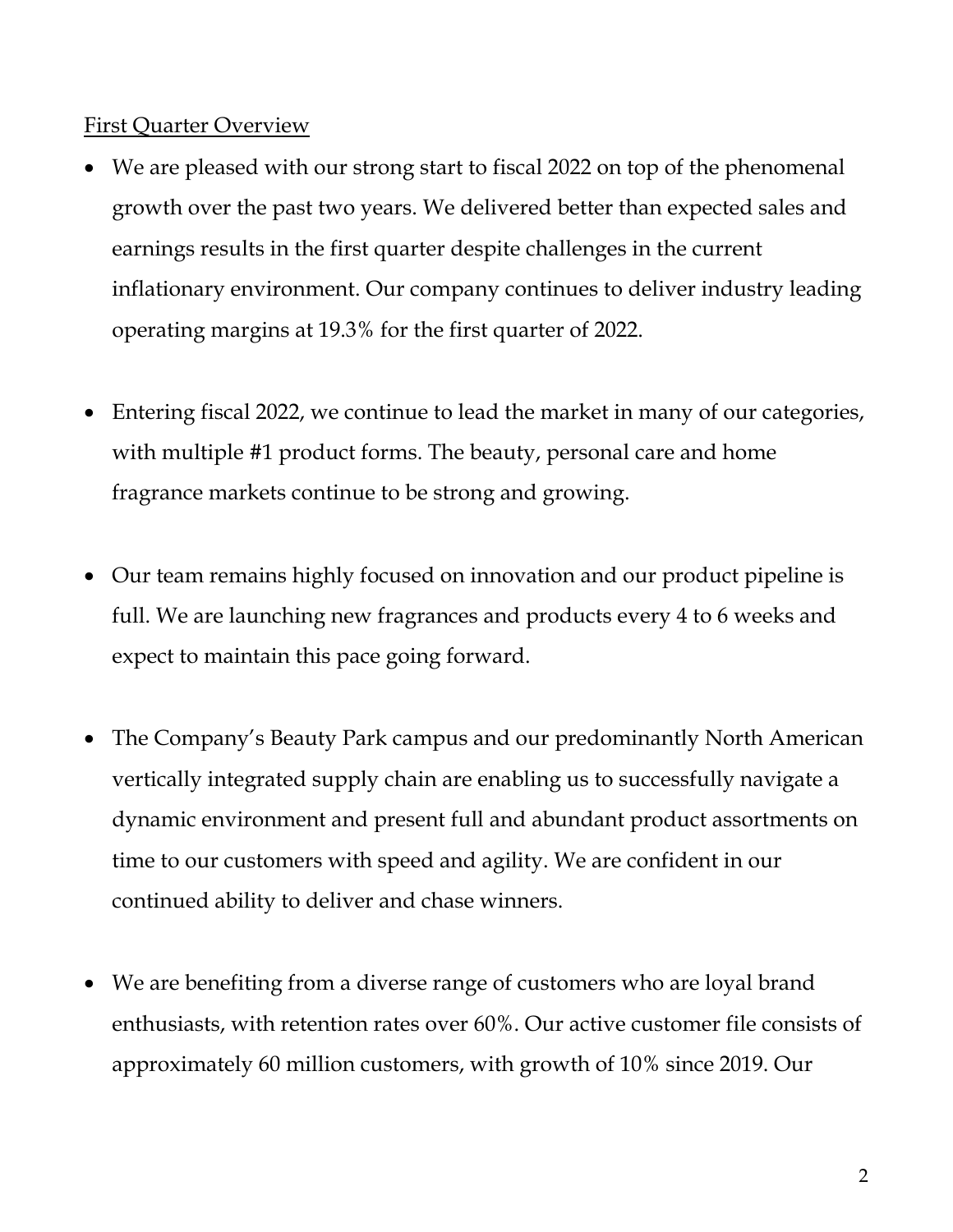product offering of accessible luxury at affordable price points allows us to connect with our customers and drive traffic and spend.

## First Quarter Results

- Net sales for the quarter were \$1.450 billion, a decrease of 1% compared to sales of \$1.469 billion last year. Excluding the estimated first quarter 2021 benefit of \$50 million related to government stimulus payments, net sales increased 2%. The company's net sales in the first quarter of fiscal 2022 is on top of 53% net sales growth between fiscal 2019 and fiscal 2021.
- In U.S. and Canada stores, first quarter sales were \$1.059 billion, an increase of 1% compared to last year.
- We were pleased with our positive store traffic trends in the first quarter. Our customer responded well to our merchandise and our in-store experience. Overall transactions were up low single digits compared to the first quarter last year.
- First quarter direct net sales were \$317.5 million, a decrease of 9% compared to last year. The decline is partially due to last year's strong results as well as our customers continuing to take advantage of our omni-focused option of buy online-pick up in store (BOPIS). We ended the first quarter with BOPIS availability in over 700 stores. As a reminder, BOPIS sales are recognized as store sales.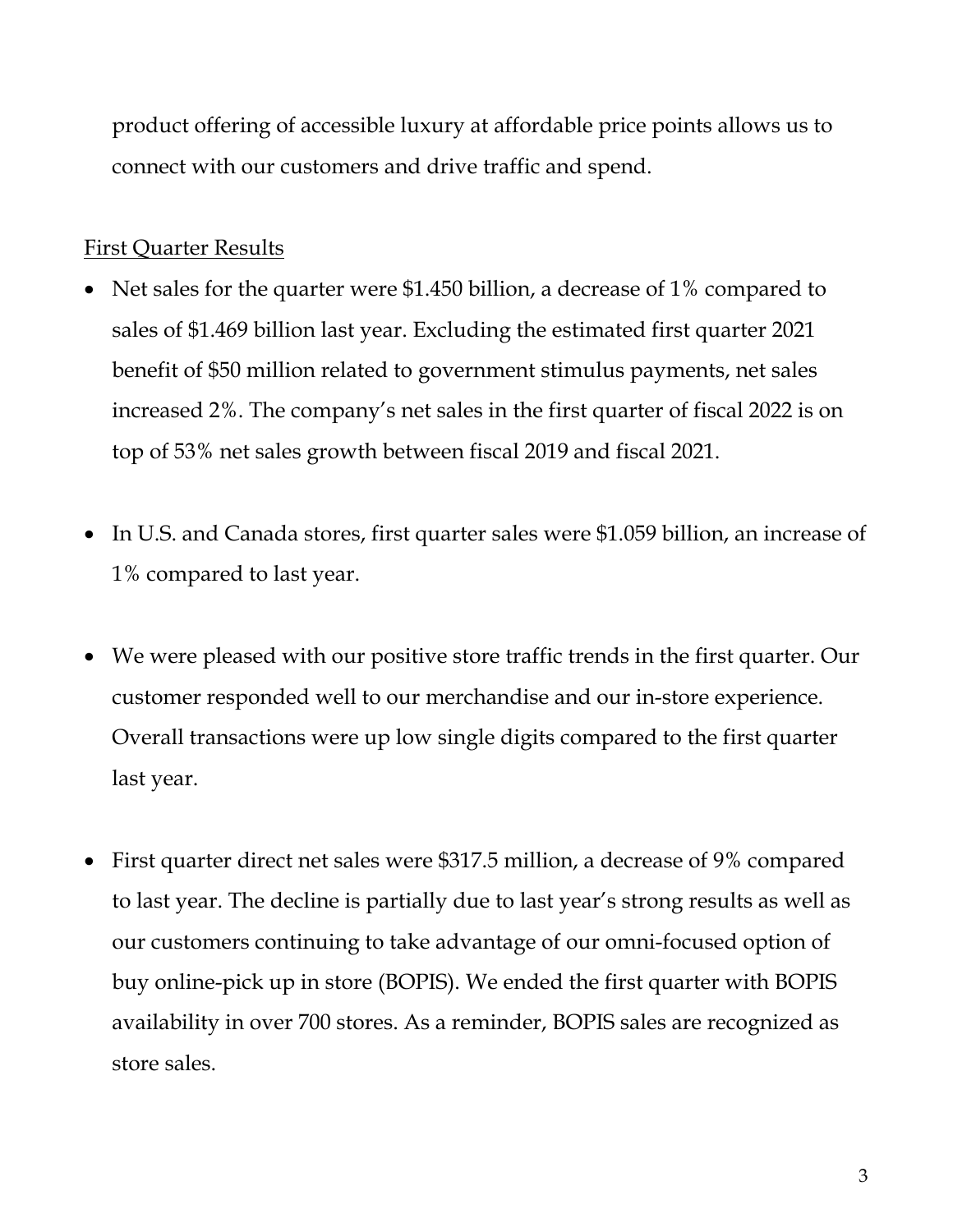- International net sales increased 5% in the first quarter to \$73.2 million, driven by royalties and other partner revenue, which grew in the upper teens, were partially offset by a shift of wholesale sales out of the first quarter and into the second quarter.
- In terms of category performance during the quarter, we experienced the following:
- In fragrant body care, customers responded positively to our March Tropicals floorset, led by the Pink Pineapple Sunrise fragrance.
- Our first quarter single-fragrance launch, Butterfly, was a resounding success. It was our largest ever Spring season cross-category launch, across body and home. Butterfly was the number one fragrance for the total company in April and was the number one fragrance in all forms the week it launched. We also launched the fragrance in a small group of stores early, which allowed us to read, react and chase into additional units.
- In addition to the cross-category fragrance launch, we re-packaged our most beloved fragrance, Japanese Cherry Blossom, in the first quarter. Japanese Cherry Blossom was recognized in March by Women's Wear Daily as one of the top 100 fragrances of all time.
- Men's continues to represent a strong growth driver for the Bath & Body Works brand. The addition of the Clear Horizon fragrance and the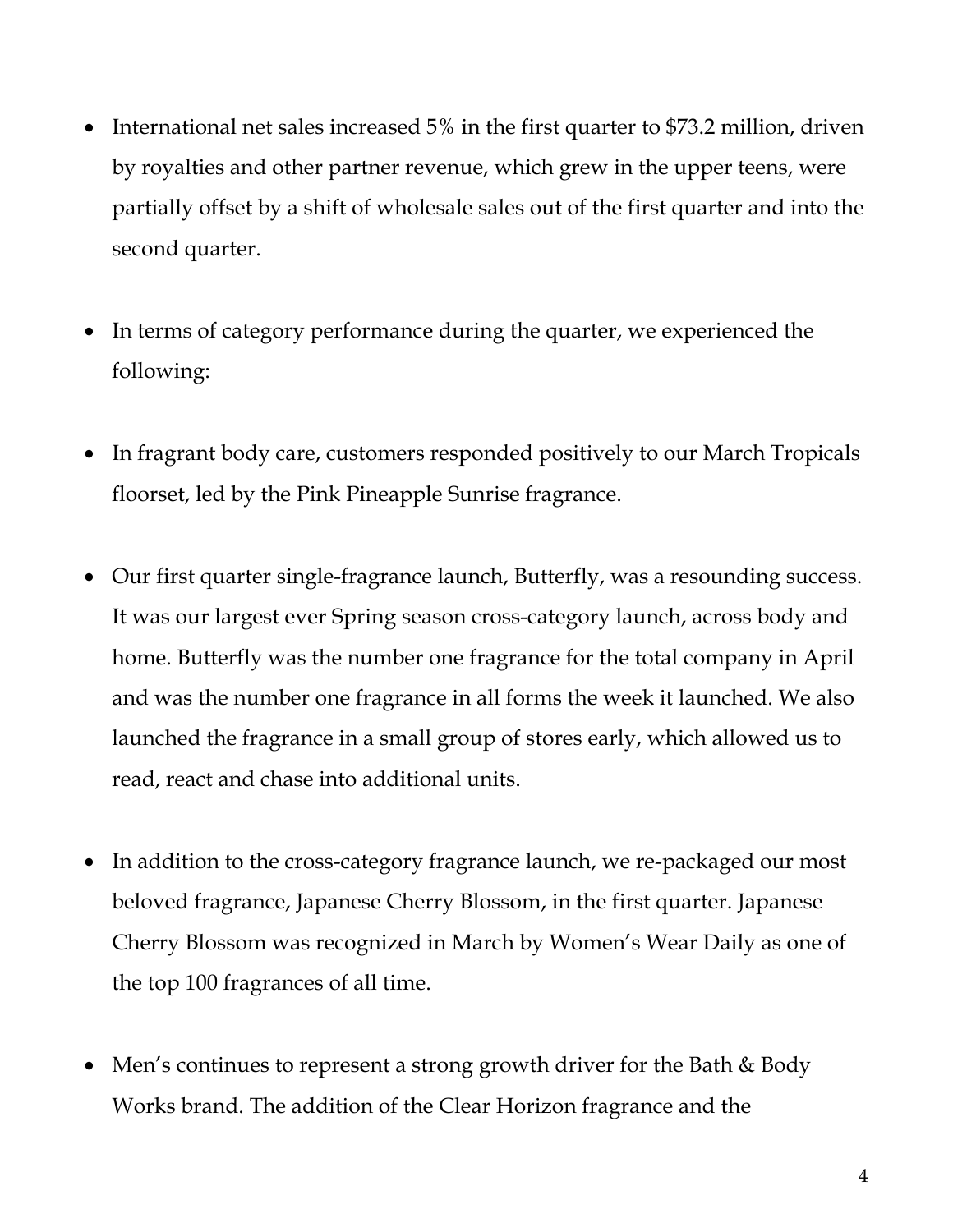repackaging of the customer favorites, Clean Slate and Freshwater, fueled solid first quarter performance. Looking forward, we are focusing on increasing assortment breadth and customer awareness to drive what we believe is a significant growth opportunity.

- Performance in the home fragrance category was driven by our Wallflowers product line which benefited from our recent innovations including highintensity formula for Wallflower bulbs and Scent Control Wallflower heaters with three settings (low, medium and high).
- Soaps regained a stronger inventory position and sales increased in the first quarter.
- As expected, the sanitizer category was down significantly to last year, as customer mindset and needs have shifted coming out of the pandemic.
- The first quarter gross margin rate was 46.1%, a decrease of 440 basis points compared to last year.
- The gross margin rate decline was driven by a significant decline in the merchandise margin rate, with the remainder driven by buying and occupancy expense deleverage. The merchandise margin rate decline compared to 2021 was driven by increased inflationary costs, which were inline with our first quarter forecast of about \$50 million. The merchandise margin rate was higher than our initial forecast as some international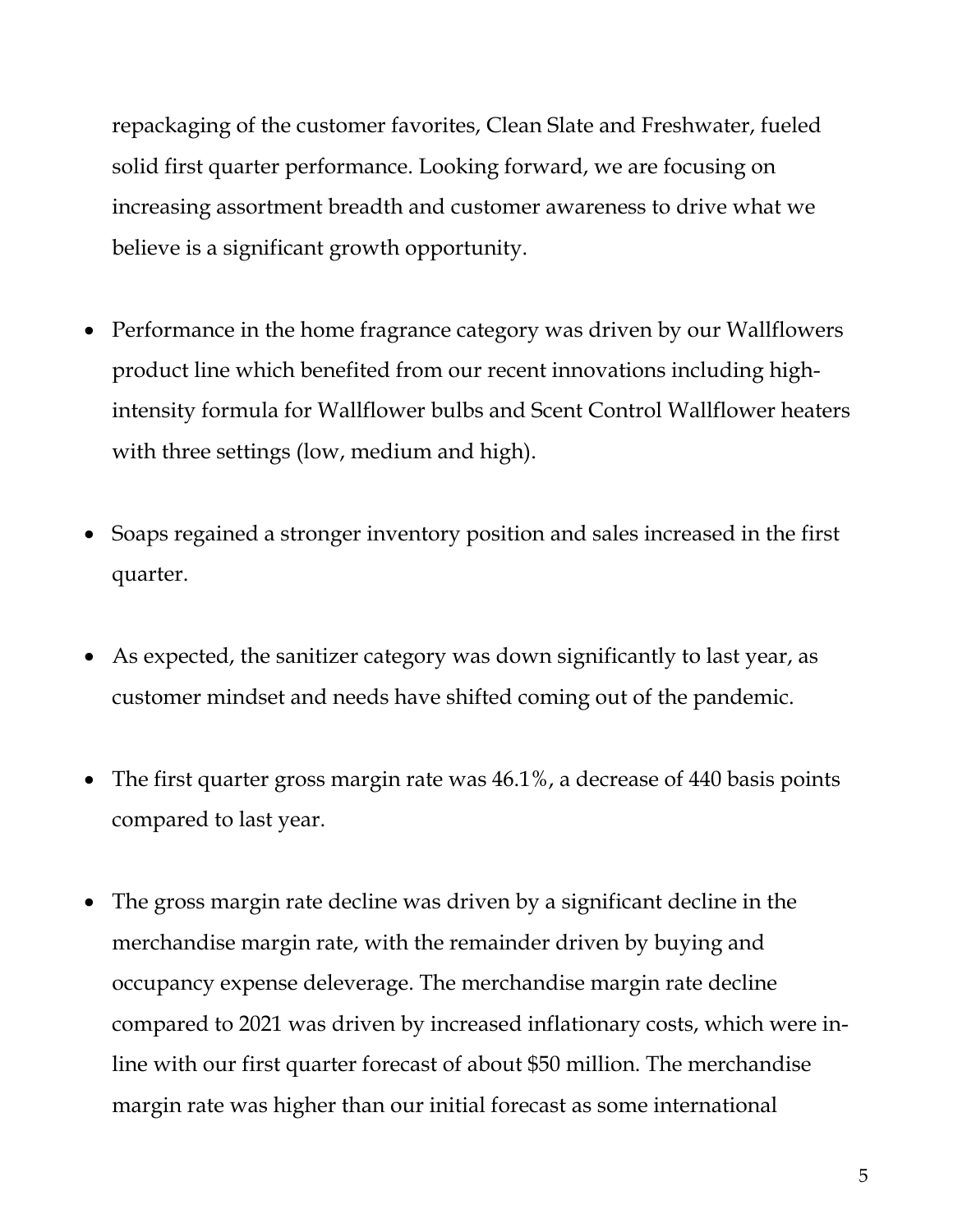wholesale sales shifted out of our first quarter into the second quarter. As planned, we were more promotional than last year as we responded to the challenging macro environment, and to help offset the 2021 stimulus benefit. Our average unit retail declined by about 4% in the quarter, but was up significantly as compared to pre-pandemic levels.

- SG&A expense of \$388.6 million decreased about 4% compared to the prior year and the rate decreased by 70 basis points. Both the dollar decline and the leverage are primarily driven by charitable contributions made in the first quarter of 2021.
- Operating income in the first quarter was \$280.0 million, a decrease of 17% compared to last year. Our operating income rate for the quarter of 19.3% decreased 360 basis points compared to the prior year, driven by the previously described inflationary impact of approximately 350 basis points.
- First quarter net income from continuing operations was \$154.9 million, a decrease of 9% compared to last year.
- We reported first quarter earnings from continuing operations per diluted share of \$0.64 compared to adjusted earnings from continuing operations per diluted share of \$0.60 in the prior year, an increase of 7%. A lower tax rate and lower shares outstanding contributed twelve cents of EPS growth.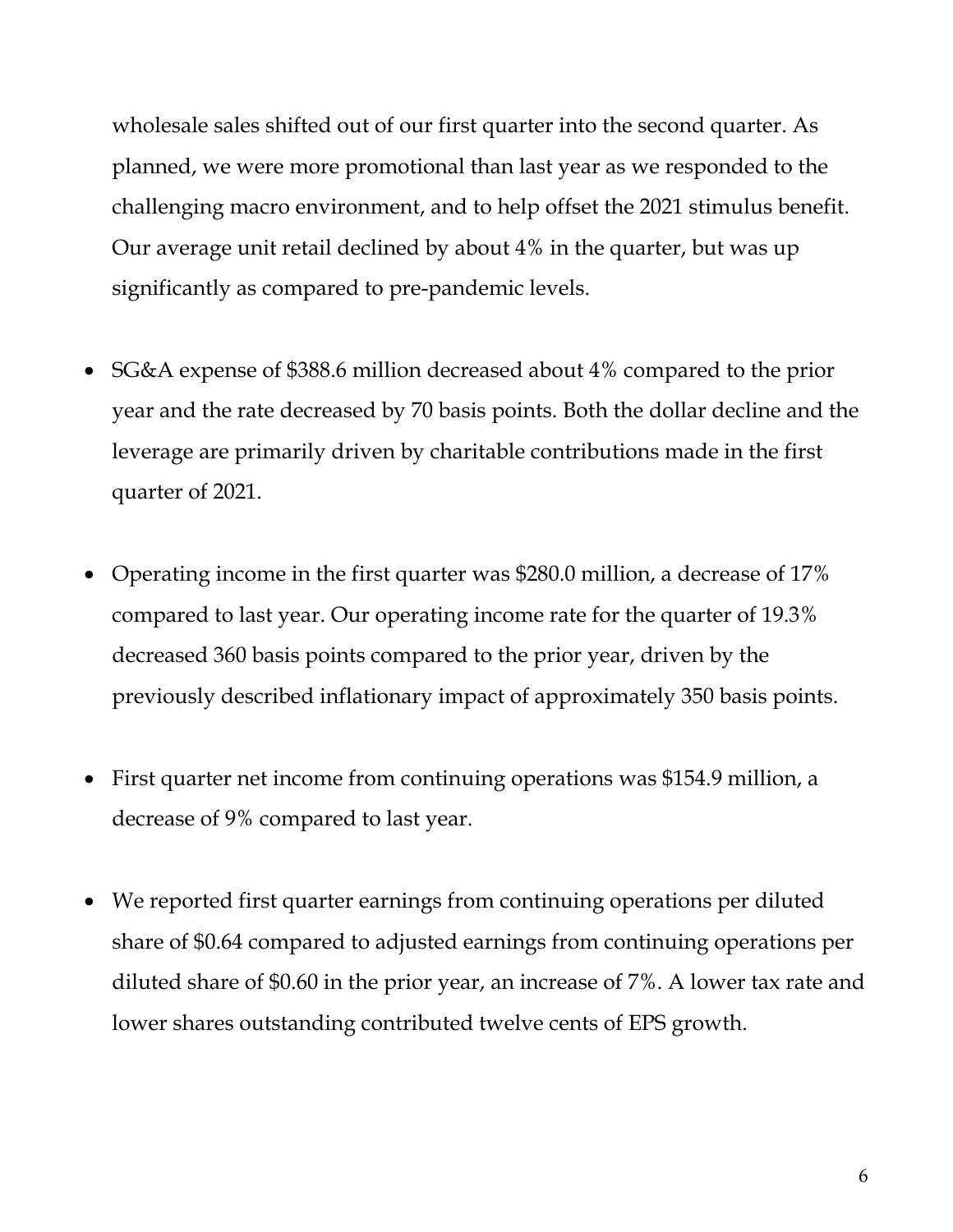- Turning to the balance sheet, total inventory ended the quarter up 29% compared to last year, consistent with plan. Finished goods retail inventory is up 18% compared to 2021 on a dollar basis and up 8% on a unit basis, and we are well positioned to support future sales. Component and in-transit inventory is contributing roughly one third of the total inventory growth, driven by proactively pulling forward delivery of items such as candle lids, accessories and soap pumps from Asia to mitigate against global supply chain and distribution network disruptions; increased in-transit times; and higher costs due to inflation.
- The Company's strong balance sheet provides ample capacity to return capital directly to our shareholders while also continuing to execute on our strategic objectives. In February, the Board was pleased to authorize a new \$1.5 billion share repurchase program, \$1 billion of which was deployed in the quarter through an accelerated repurchase program, along with a 33% increase in the Company's annual dividend.
- Through the accelerated share repurchase program, we retired 13.6 million shares in the first quarter. We will receive the benefit of the remaining shares that will be retired under the accelerated repurchase program when we settle with our bank in the second quarter. We also repurchased and retired 4.7 million shares at a total cost of \$235.2 million under the remaining \$500 million of share repurchase authorization.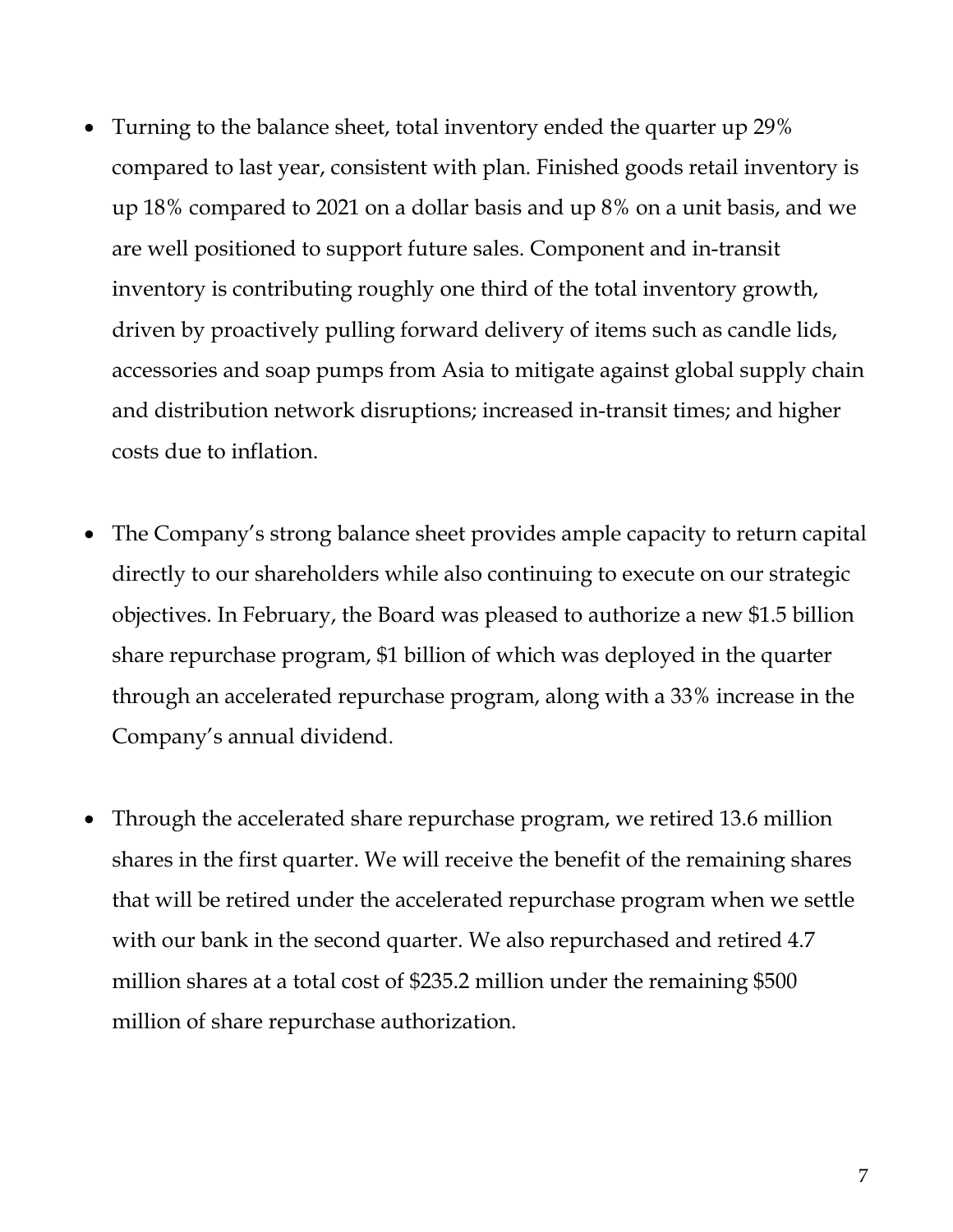#### Outlook for the Remainder of 2022

- As we look forward to the remainder of the year and beyond, we are confident the Bath & Body Works brand is strong, with opportunities for continued growth.
- As we discussed last quarter, we have established a separate and dedicated team focused on innovating into new categories and businesses and we are pleased with the team's continued progress. As part of their efforts, we continue to explore and test new and next product ideas. We plan to test a new personal care line, including face care and hair care, in the back half of year.
- While we are excited about our ability to innovate and introduce new products, our results this year will be impacted by incremental macro headwinds as well as the rollout of our new customer loyalty program, an acceleration of some of our technology investments and other transition expenses.
- We, like many other companies, are continuing to experience increased costs in raw materials, transportation and wage rates. We had previously estimated that these incremental costs could range between \$150 million and \$175 million throughout 2022, with approximately \$50 million of pressure in the first quarter. We are forecasting incremental pressure versus our initial estimate, and we now estimate that our full year inflation impact could range between \$225 million and \$250 million, or about \$75 million higher than our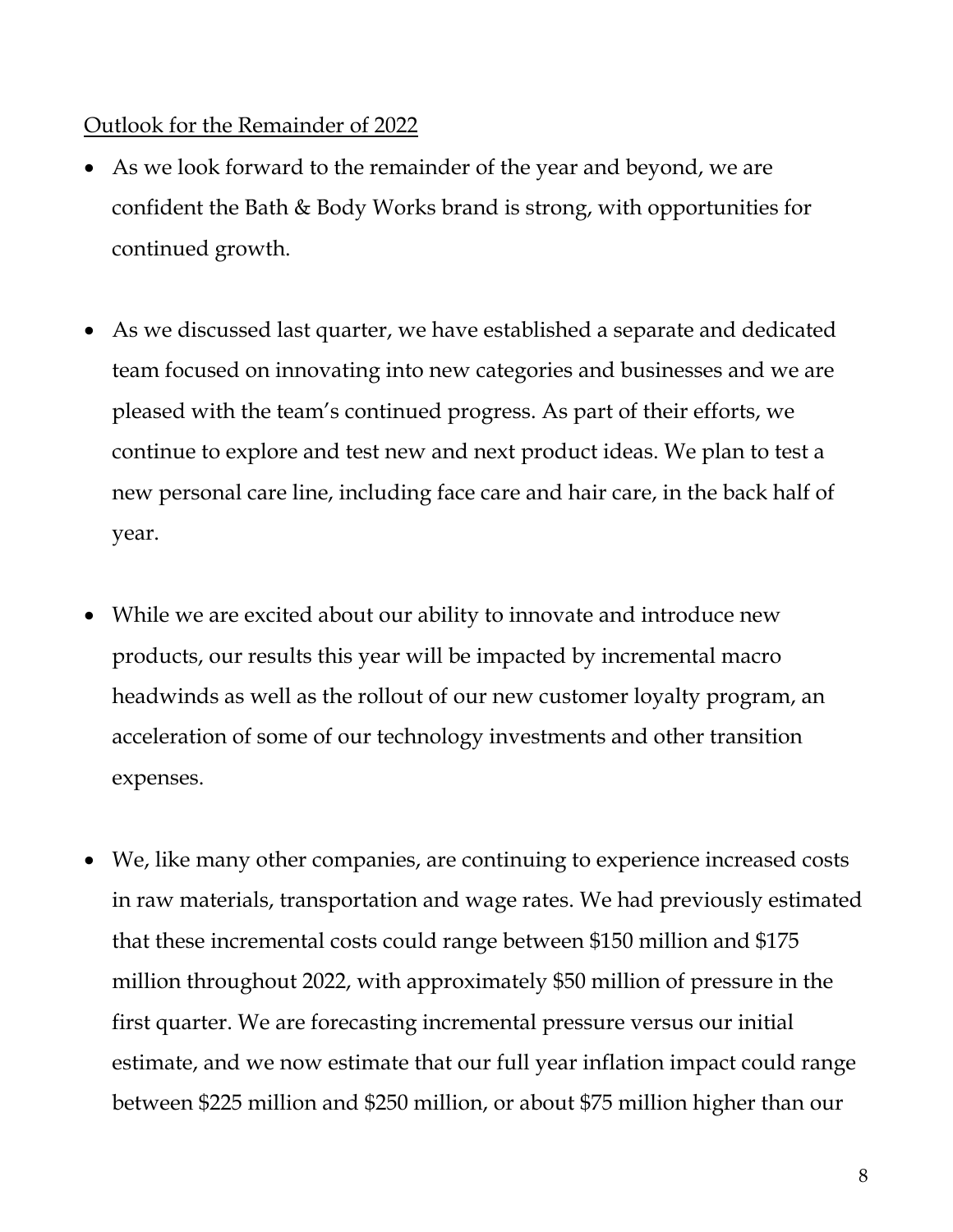initial estimate. We are strategically raising prices and carefully managing promotional activity to maximize margin dollars. In this environment, we continue to be thoughtful about customer response to additional price increases.

- We continue to invest in the customer experience and have been piloting our customer loyalty program. Based on encouraging results we have decided to accelerate the rollout of the program to August. Our loyalty members have higher spend and retention rates than our average customer. We expect that the loyalty program will drive sales and customer retention, deepening our relationships with customers over the long-term. Importantly, the program will also provide us with in-depth customer data that will enable us to further enhance the effectiveness of our marketing. The accounting impact of the rollout of the program is expected to result in an estimated \$50 million initial revenue deferral this year as we defer our customers' accumulated points until they are used.
- As we discussed last quarter, we are investing to establish separate IT capabilities for the Bath & Body Works business. We recently decided to accelerate this work, hiring Accenture to assist us, and we now expect the separation component of the project to predominantly be completed next year. Completing separation on this accelerated basis will, in turn, enable us to more quickly build additional technology capabilities to support long-term growth. We are excited to work with Accenture to not only complete our IT separation but also to truly transform into a data-driven organization which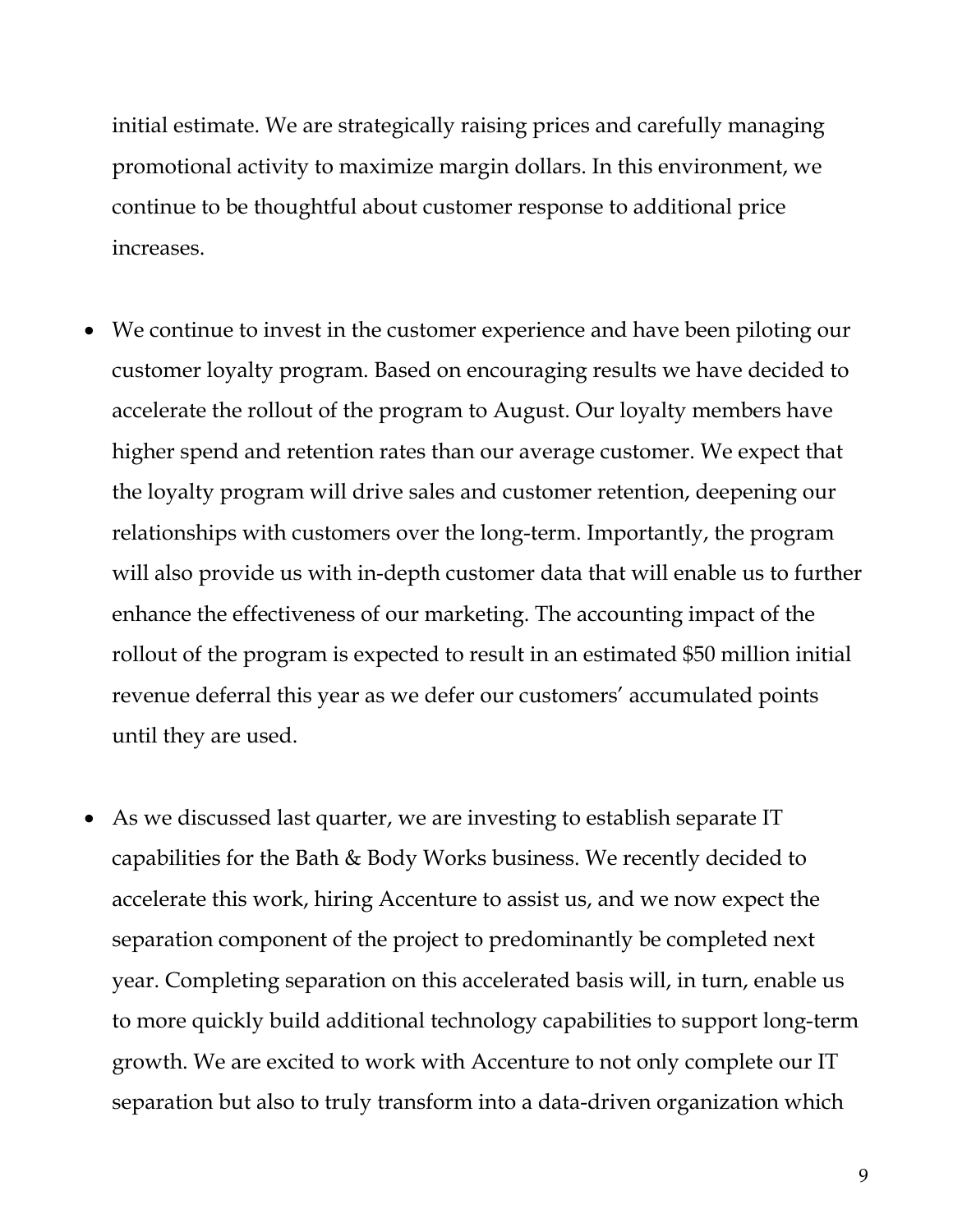will allow us to further strengthen our customer connection and capture new market opportunities. This change in approach, while not expected to drive an increase in costs over the total project, will pull additional expenses forward into this year. We now expect an incremental cost of approximately \$100 million in 2022 versus our previous estimate for \$75 million.

 And finally, we expect to incur additional SG&A costs related to our CEO transition, including severance and retention for key talent and other associated expenses.

#### 2022 Financial Guidance

- Our financial guidance for the second quarter and full year 2022 reflects the factors discussed above.
- Specifically, for the second quarter of 2022, we expect sales to be up in the low-single digit range compared to \$1.704 billion in 2021, consistent with our first quarter trend excluding the stimulus benefit from last year.
- We expect our gross margin rate for the second quarter of 2022 to decline significantly, to about 43% compared to 48.6% in 2021. This decline is primarily the result of an estimated \$70 million in increased inflationary costs as compared to last year. We expect second quarter promotional activity to be slightly higher compared to last year, but down slightly to first quarter. We will continue to leverage our test, read and react capabilities, our ability to make rapid, tactical shifts based upon consumer preferences and our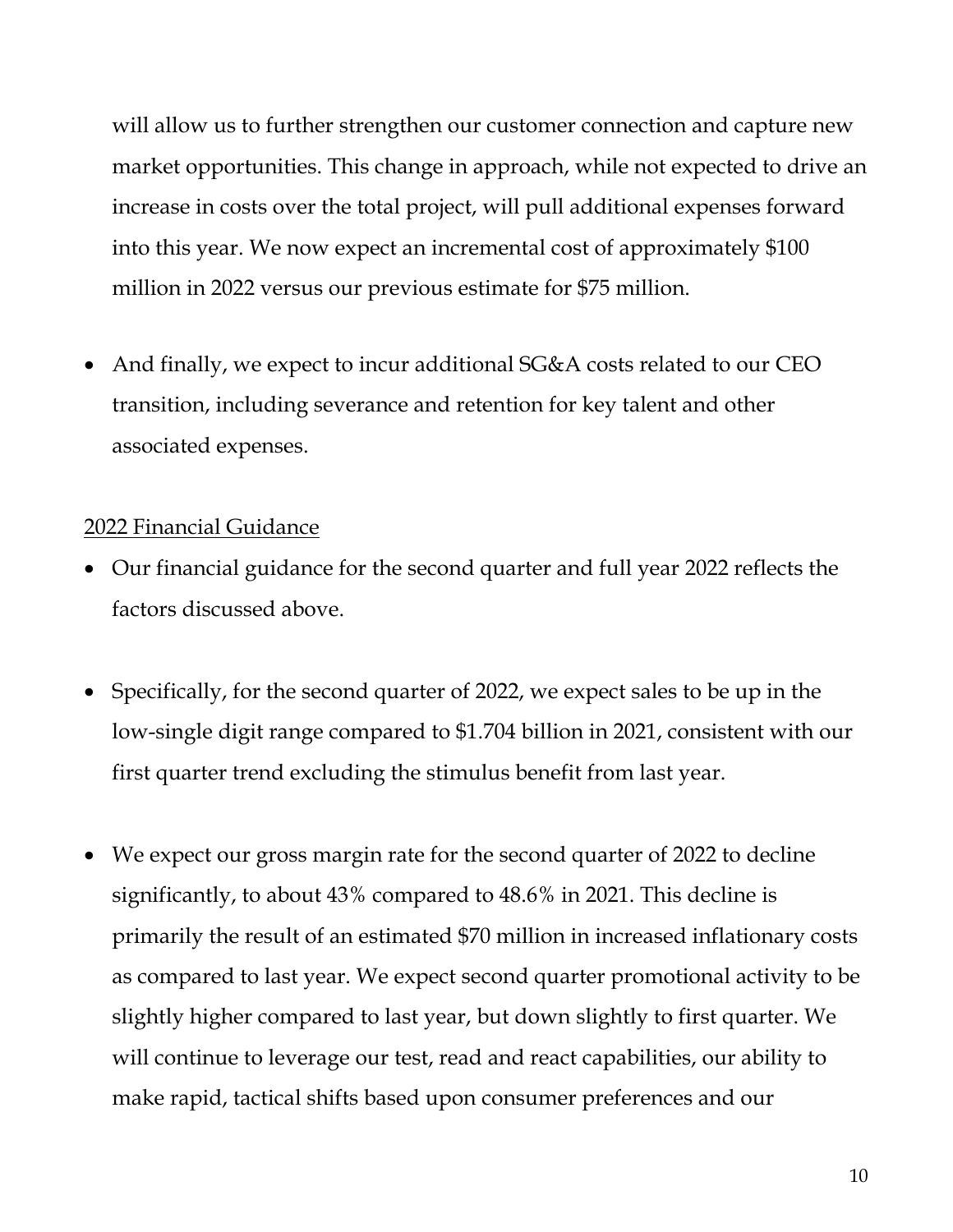continual flows of newness. Our forecasted average unit retails remain significantly above pre-pandemic levels.

- We expect buying and occupancy expense to deleverage in the second quarter as we continue to invest in fulfillment capabilities for our direct channel.
- We expect second quarter SG&A dollars will increase in the low-single digit range compared to the prior year, principally driven by the incremental IT and transition expenses previously mentioned.
- We expect second quarter net non-operating expense, principally interest, to be approximately \$90 million and the tax rate to be about 25%.
- We project our weighted average diluted shares outstanding for the quarter to be approximately 234 million, which reflects the benefit of 13.6 million shares retired at the beginning of the first quarter through our \$1 billion accelerated share repurchase program, our current estimate of shares that will be retired in the second quarter when the program is completed and an estimate of additional shares to be repurchased and retired under the additional \$500 million of share repurchase authority.
- We are forecasting second quarter earnings from continuing operations per diluted share between \$0.60 and \$0.65 compared to \$0.77 in 2021.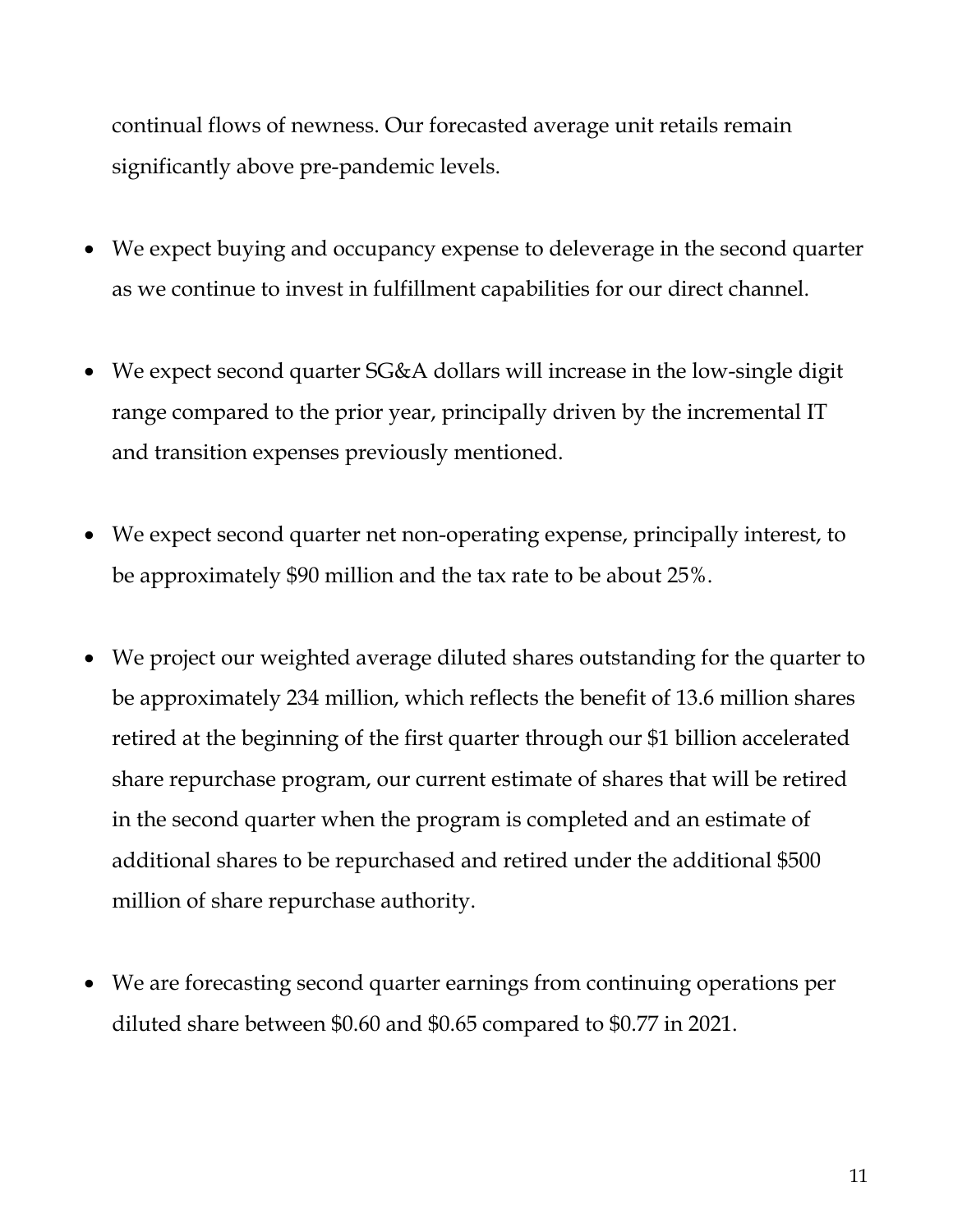- We expect to end the second quarter with total inventory up approximately 30% compared to last year and finished goods retail inventory up in the high-20s and units up in the low double-digit range. This includes a strategic pull forward of certain production in order to increase supply chain agility during our key Holiday period.
- For the full year, we are forecasting sales to be up low-single digits compared to \$7.9 billion in 2021.
- We expect the full year gross margin rate to be approximately 44%. The decline is primarily driven by an expected decline in the merchandise margin rate related to incremental inflationary costs and the estimated revenue deferral from the loyalty program rollout. We also expect buying and occupancy expense to deleverage, driven by our continued investments in direct fulfillment capabilities.
- We expect the full year SG&A rate to increase about 100 basis points compared to 23.4% in 2021, principally driven by the previously mentioned investments in IT and CEO transition and key talent retention costs.
- We expect full year net non-operating expense of approximately \$360 million, a tax rate of about 24.5% and weighted average diluted shares outstanding of approximately 233 million.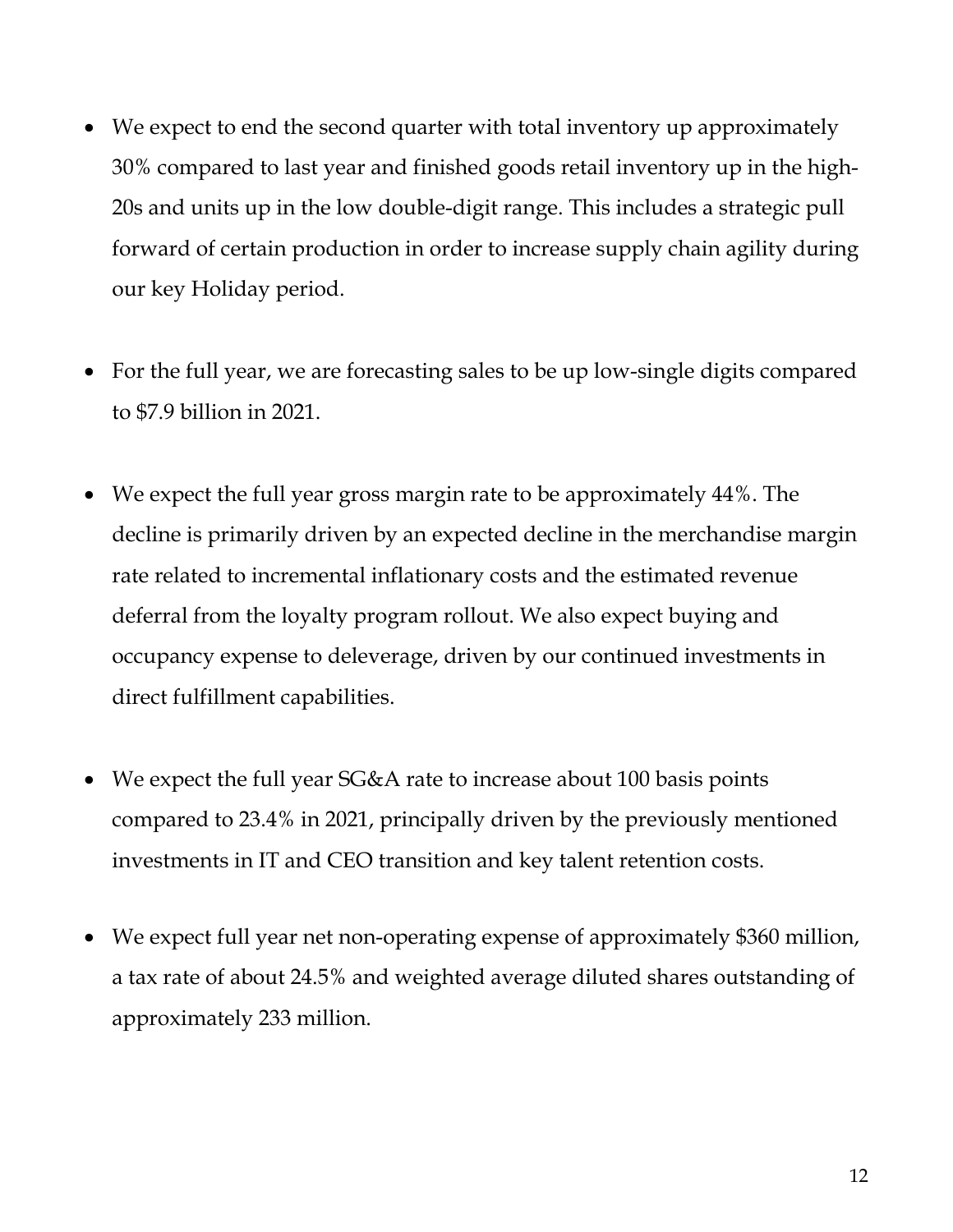- We forecast full year earnings from continuing operations per diluted share to be between \$3.80 and \$4.15 compared to \$4.51 adjusted earnings from continuing operations per diluted share in 2021 and our previous guidance of \$4.30 to \$4.70.
- We estimate 2022 capital expenditures to be approximately \$400 million. We are planning about 150 total real estate projects in 2022, consisting of approximately 100 new off-mall stores and 50 remodels to the White Barn store design, offset by about 40 to 50 mall closures, yielding square footage growth of approximately 6%. The remaining capex forecast is principally related to our IT investments and our new direct fulfillment center.
- Internationally, we expect our franchise partners to open approximately 70 to 95 gross new stores, for store count growth of approximately 20% to 30%.
- We expect 2022 free cash flow to be between \$700 and \$800 million.
- We continue to target a debt leverage ratio (defined as gross adjusted debt, including balance sheet lease liabilities, over EBITDAR) in the mid-2x's range. Our minimum targeted year-end cash balance is approximately \$500 million.
- Our plans for use of cash are as follows:
	- o First, we will continue to invest in the business to support growth: in existing and new categories, new off-mall stores and remodels, customer-facing technology and fulfillment capabilities, as well as our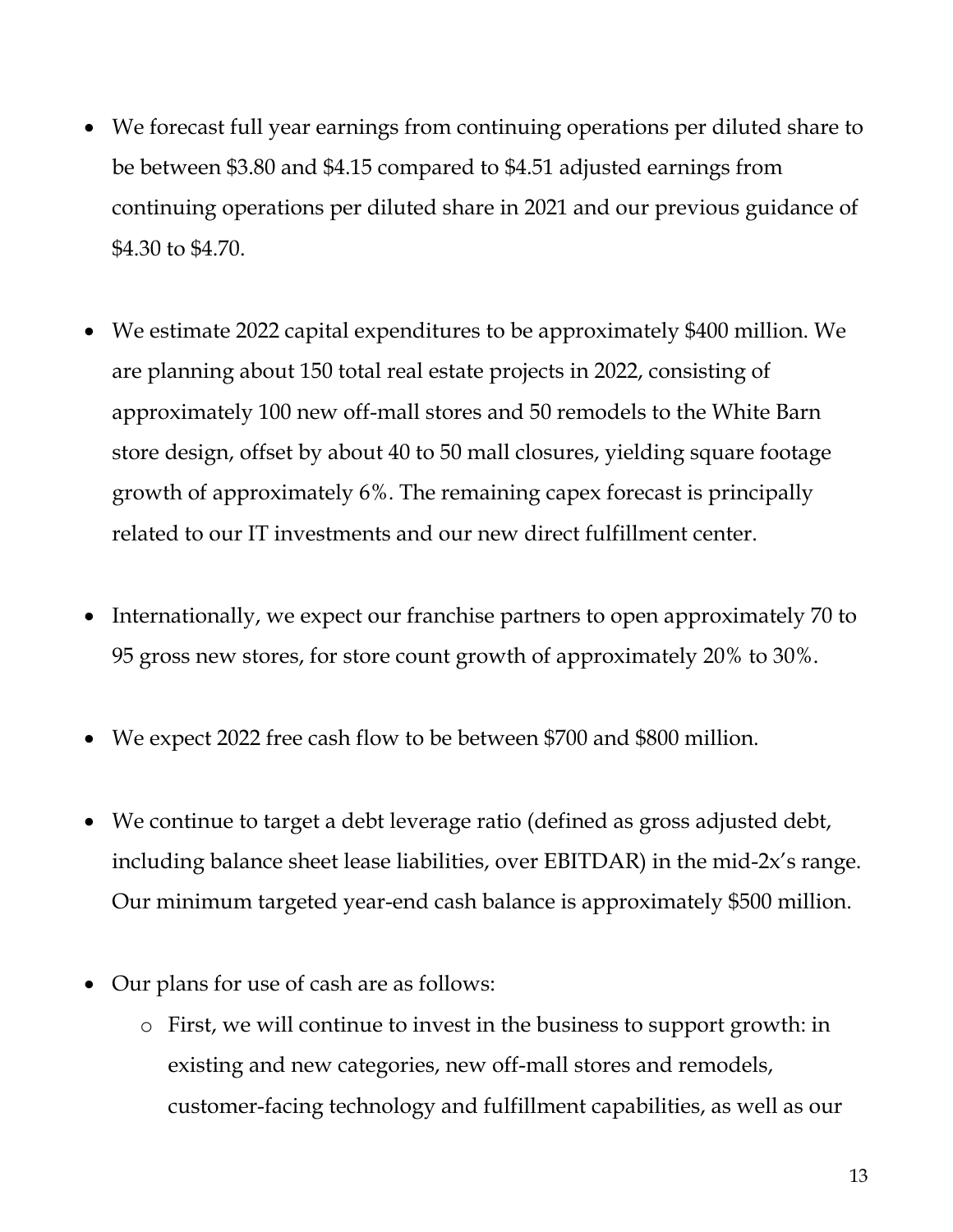IT separation and transformation and pursuing any potential acquisition opportunities.

- o Continue to pay the annual dividend of \$0.80 a share; with an intention to consistently increase the dividend as earnings increase.
- o Any remaining excess cash generated through operations or through raising debt to maintain our mid-2s leverage ratio is expected to be returned to shareholders through share repurchases. We estimate our share repurchase activity, over the long-term, could contribute midsingle digit growth to earnings per share.

#### Conclusion

- As we look forward to the remainder of 2022, we are confident in our future. We have had extraordinary growth in the business for the last two years, with 2021 sales increasing by 46% and 2021 adjusted operating income increasing by 94% as compared to full year 2019. Along with lapping this growth, we anticipate that the significant investments we are making in the business and macro pressures such as inflation, may lead to our results this year varying from our 3- to 5-year growth algorithm that we communicated at our investor day last July. However, we remain committed to achieving our long-term targets.
- In closing, we continue to focus on maximizing our performance by leveraging the strength of our brand, maintaining close connections to our